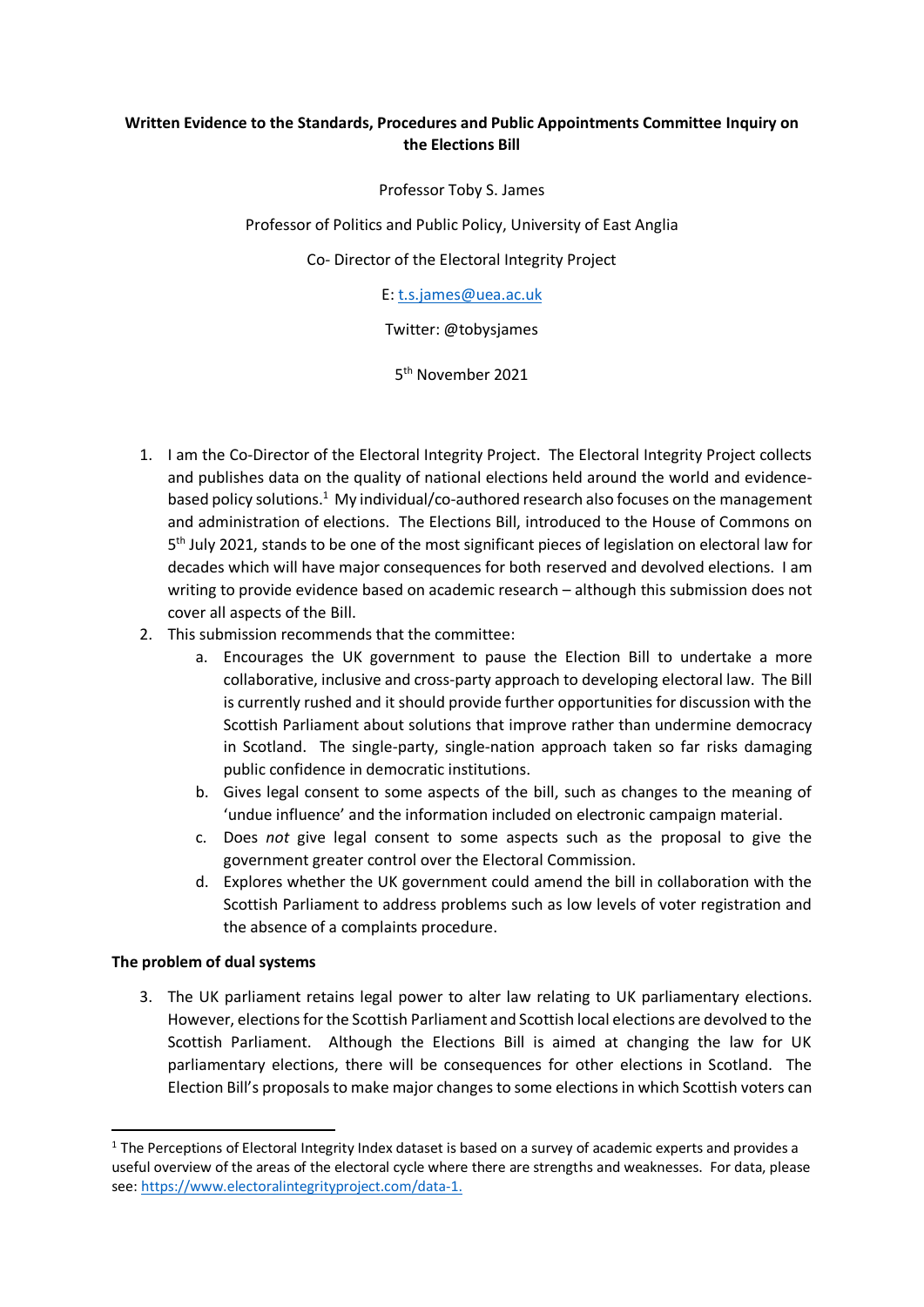participate, but not others, is likely to lead to considerable confusion amongst the public which could affect their confidence in the process, or the probability that they will cast their vote. It will also mean that administrators will be faced with the burden of running dual systems, which will lead to additional training costs and greater propensity for error. These in turn, could affect the public confidence further.

4. Where possible, it therefore makes sense that there is some continuity in the technicality of laws and practices for running elections across the UK. Although devolution enables important variations on issue such as whether citizens should be allowed to vote at 16 or the electoral system, *technical* continuity will benefit voters, administrators, parties, judicial cases and therefore democracy.

#### **The importance of consultation and consensus**

- 5. It vitally important that major pieces of legislation such as the Election Bill are developed on the basis of close consultation between the governments across the UK to ensure that all nations are considered. It should also be developed on a cross-party basis and include all stakeholders with the aim of forging consensus and confidence. This will enable some commonality in practices on technical aspects of electoral law. A cross-party approach also helps to prevent electoral laws becoming a 'political football' in which one party accuse the other of trying to change the rules for partisan advantage, and one party is tempted to do so. Broad consultation also enables many voices to be heard, such as those from civil society groups, who are representing vulnerable individuals.
- 6. A cross-party approach therefore has traditionally been adopted in reforming electoral laws in the UK. During the twentieth century, the Prime Minister of the day would ask the Speaker of the House of Commons to initiate a Speakers Commission in order to invite opinions from civil society and broker compromises between parties.<sup>2</sup> Sadly, the government has not taken this approach and there is no cross-party consensus and no widespread consultation. A Speaker's Conference or a similar form of would be an important opportunity to help to build consensus and reduce partisan rhetoric with a more evidence-based form of decision making.

*Recommendation #1: The Scottish Parliament could encourage the UK Government to undertake wider consultations on the Elections Bill before proceeding further, with the aim of reaching consensus between stakeholders, across parties, governments and civil society.*

7. There are, however, areas of the Elections Bill which could undermine the quality of democracy and elections. It would not make sense to introduce these areas to Scottish parliamentary and local elections and the Committee should raise concerns where Scottish citizens' democratic rights and voting experience could be negatively affected. These areas are outlined in more detail below.

# **k) to make it clearer in law what constitutes 'undue influence' of a voter (section 7)**

8. Cases of undue influence are thought to be uncommon in the UK. However, there have been some high profile cases and a study that I undertook with Dr. Alistair Clark found that 7.3 per cent of poll workers reported at least one case of members of political parties intimidating the

<sup>2</sup> Toby S. James (2021). 'Who decides how to run elections? The electoral governance theory approach', *Paper presented at the Political Studies Association Conference*, April 2021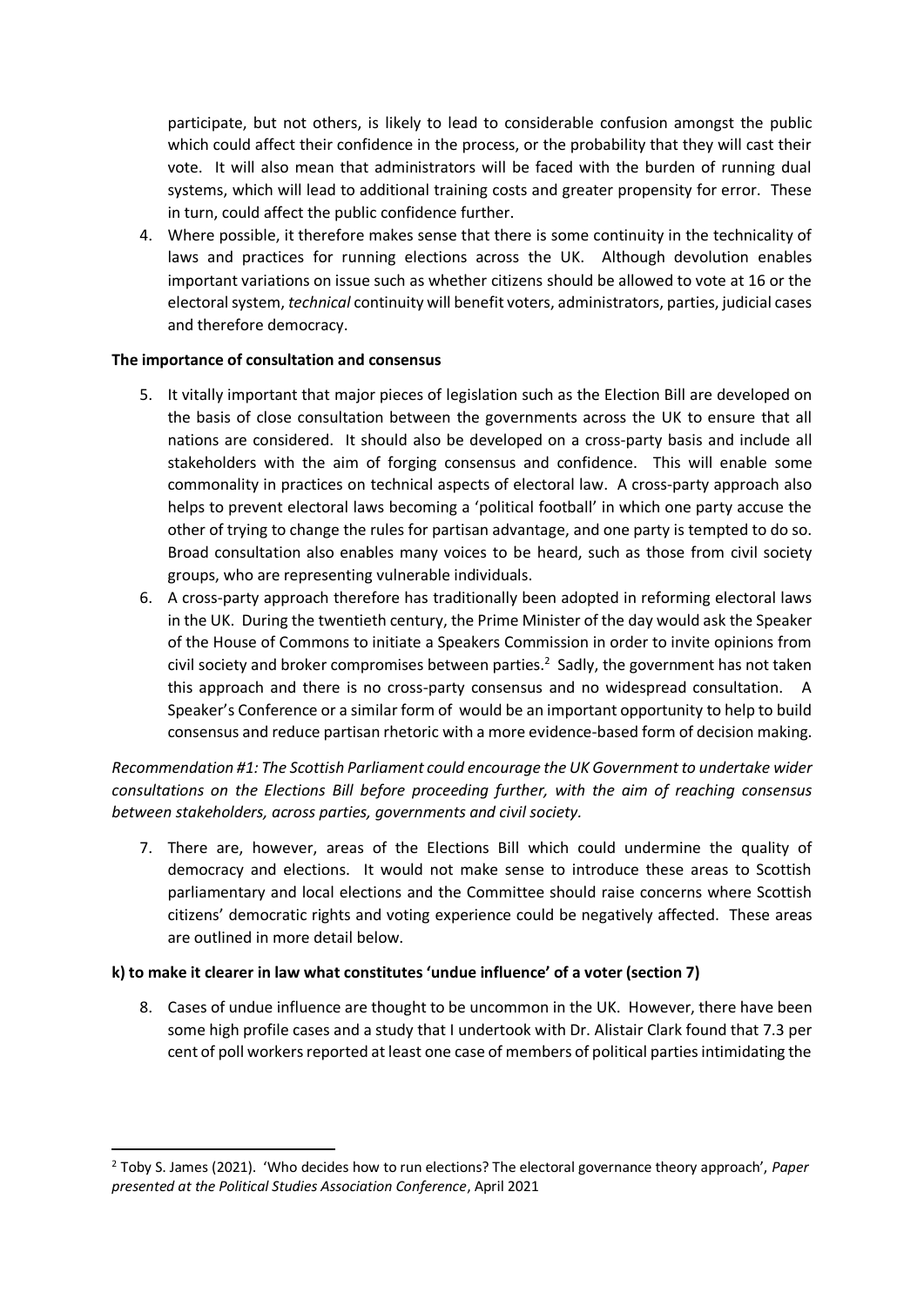public at polling stations at elections in 2018 and 2019.<sup>3</sup> Measures to modernise the terminology and forms of intimidation therefore seem proportionate and necessary. It would be advantageous to have the same definitions across the UK.

9. It would be advantageous, however, to ensure that the changes have no unexpected effects on campaigning. The Committee may wish to consider requiring the UK government to evaluate the effects of the changes.

## *Recommendation #2: It is recommended that legal consent is granted*

# **l) for the designation of a strategy and policy statement in respect of the Electoral Commission (sections 12 and 13)**

- 10. Independent electoral authorities are essential components of democracy and this is widely established in international best practices and by academic research. Independence from the government of the day is important because it prevents an incumbent changing laws or practices to suit their political interests. It can also strengthen public trust in the political process. Just as the judiciary should be independent, electoral officials should be nonpartisan.<sup>4</sup>
- 11. The Bill, in contrast, proposes to weaken the Commission's independence. It proposes to give the government greater power by allowing it to designate a Strategy and Policy Statement. It gives the UK Parliament (but in practice government, assuming that it has a majority) the power to examine the Electoral Commission's compliance with this.
- 12. This is therefore a direct violation of international best practices and would constitute democratic backsliding because it is giving the government and future governments greater control over the conduct of elections - the process through which citizens are enabled to hold government to account.
- 13. It should be noted that democratic backsliding is an important theme in many other countries as governments have sought to exert control over the electoral process, even countries which were once beacons for democracy. 5
- 14. It is therefore recommended that the proposed changes to the Electoral Commission are not granted in the strongest possible terms. The Electoral Commission and conduct of elections is highly regarded and the Bill would only jeopardise this needlessly.

*Recommendation #3: It is recommended that legal consent is not be granted*

# **p) about information to be included in electronic campaigning material**

15. The rapid transformation in the development of technology has meant that electoral laws are often in need of updating. The regulation of political advertising is one such area, where there are insufficient safeguards for i) misinformation and ii) some political parties to be able to outspend their opponents.<sup>6</sup> The introduction of digital imprints is well overdue and it is essential that it is included in the Bill. It is recommended that this is taken forward for other elections in Scotland too.

```
https://www.tandfonline.com/doi/pdf/10.1080/01442872.2019.1694656
```
<sup>3</sup> Toby S. James & Alistair Clark (2020) Electoral integrity, voter fraud and voter ID in polling stations: lessons from English local elections, *Policy Studies*, 41:2-3, 190-209,

<sup>4</sup> Toby S. James (2020) Comparative Electoral Management (London and New York: Routledge)

<sup>5</sup> VDEM (2021) *Autocratization Turns Viral: Democracy Report 2021*.

 $6$  Holly Ann Garnett and Toby S. James (2020) 'Cyber elections: the threats and opportunities of using technology for electoral integrity', Election Law Journal, 19(2), p.111-126.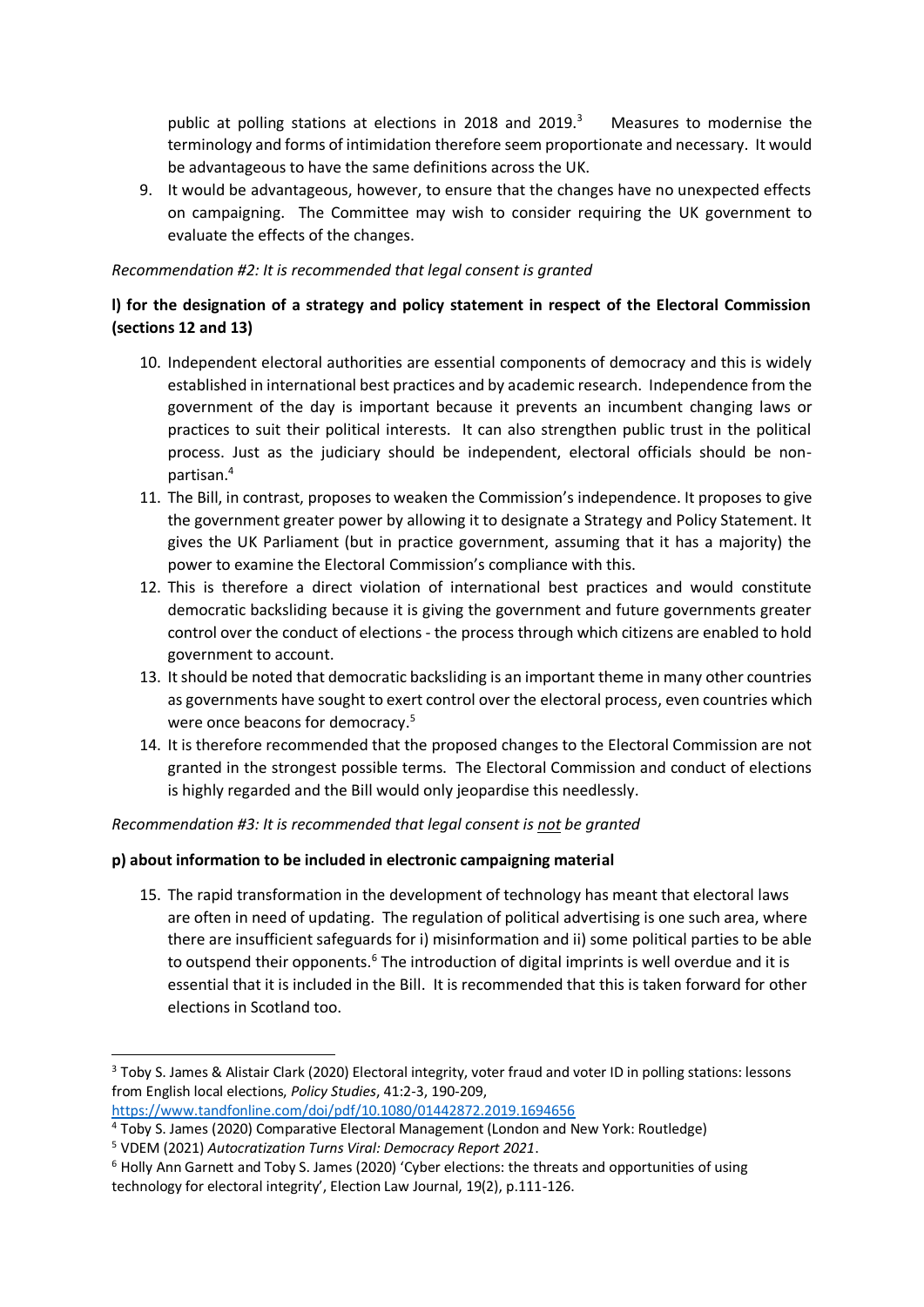### *Recommendation #4: it is recommended that legal consent is granted.*

### **Provisions on voter ID**

- 16. The Bill will introduce a new requirement for voters across the whole of the UK to provide photographic identification at polling stations when voting at UK Parliamentary elections. The government has frequently advocated this on the basis that it wishes to reduce personation in polling stations.
- 17. Research has consistently shown that personation is not a widespread problem at polling stations, however. Research shows that only 0.7 per cent of poll workers were concerned that electoral fraud might have happened in their polling stations.<sup>7</sup> Where concerns about 'fraud' were raised by poll workers, these were often the result of misunderstandings about the electoral process by voters. For example, some citizens were confused about the differences in eligibility between parliamentary and local registers and had in advertently registered on a register where they might not be eligible.<sup>8</sup>
- *18.* The Electoral Integrity Project has produced an index of electoral integrity worldwide based on expert perceptions 2012-8. This also finds that problems with the completeness and accuracy of the electoral register are much more common than those with electoral fraud. There is therefore no need for voter identification requirements either across the UK or in Scotland.
- 19. Voter identification requirements will also lead to a decline in citizens exercising their right to vote. A study of the voter identification pilots in 2018 and 2019 demonstrated that many citizens were unable to vote because of the requirements. Table 1 shows that over half of poll workers experienced an issue with a voter who was unable to vote because they did not have the appropriate identification. However, many citizens also declined to provide identification because they did not want to. This represents a major problem with the voter identification requirements.
- 20. There are no plans to introduce voter identification requirements in Scotland and Wales. The different identification requirements for different elections is likely to lead to considerable confusion amongst the public, which may also affect turnout and confidence in the process.

| <b>Potential problem</b>                                                                                    | Percentage of poll workers<br>reporting at least one problem in<br>their polling station |
|-------------------------------------------------------------------------------------------------------------|------------------------------------------------------------------------------------------|
| People being turned away because they did not have                                                          |                                                                                          |
| the appropriate identification                                                                              | 52.4                                                                                     |
| People coming to the polling station but deciding not to<br>vote as they did not want to comply with the ID |                                                                                          |
| verification requirements                                                                                   | 23.3                                                                                     |

*Recommendation #5: Voter identification requirements should not be introduced in Scotland*

<https://www.tandfonline.com/doi/pdf/10.1080/01442872.2019.1694656>

<sup>7</sup> Toby S. James & Alistair Clark (2020) Electoral integrity, voter fraud and voter ID in polling stations: lessons from English local elections, *Policy Studies*, 41:2-3, 190-209,

<sup>8</sup> Alistair Clark and Toby S. James (2017) 'Poll Workers' in Pippa Norris and Alesandro Nai (eds), *Watchdog Elections: Transparency, Accountability, Compliance and Integrity.* Oxford and New York: Oxford University Press.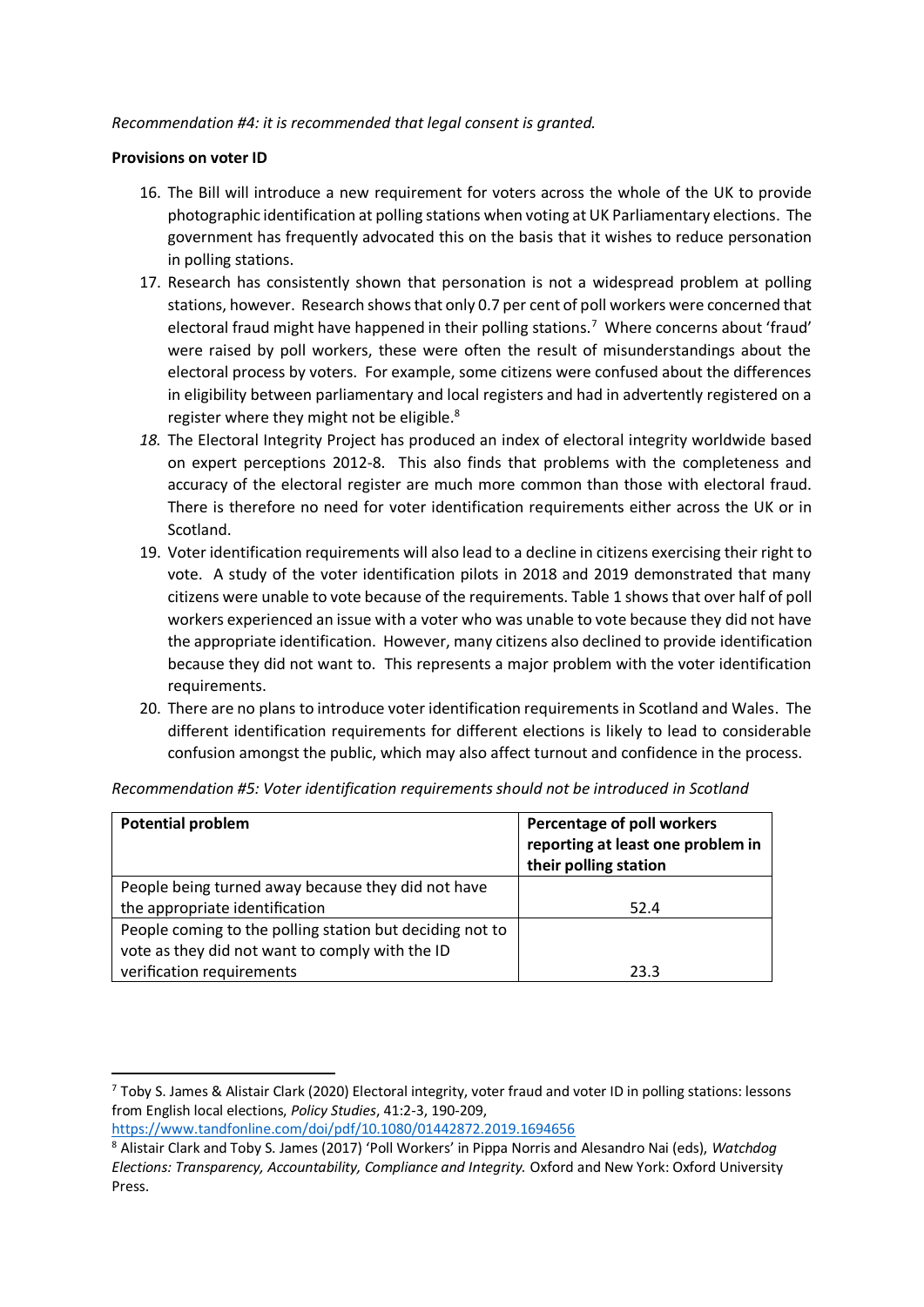### Table 2: Source: author, based on research by James and Clark.<sup>9</sup>

#### *Options for amending voter identification requirements*

- 21. Despite this, there is still a case for a UK-wide solution to the voter identification issue which could be reached through a compromise with the UK government so that citizens have a uniform experience. If this was undertaken, then there are three options for a model of voter identification which would be less likely to influence turnout. These are as follows:
	- a. Vouching. Elections in Canada have commonly used a 'vouching system.' Voter identification is required, but if a citizen does not have their identification available then they can still vote if they declare their identity and address in writing and have someone who knows them (and who is assigned to their polling station) vouch for them. The person who vouches for the citizen is required to provide their identity and address and can only vouch for one other person.<sup>10</sup> This was previously repealed in Canada but reinstated. This would be a simple and effective way of preventing citizens who do not have voter identification on the day still being able to vote but retains security measures.
	- b. Provisional ballots. Citizens could be allowed to cast 'provisional ballots' if they do not have suitable identification at hand at polling stations. These ballots could then be put aside and not included in the provisional count. Citizens could then be provided with the opportunity to present identification at a later point for their vote to still be included. This process is used in many states within the US to ensure that citizens are still able to have their vote cast. $11$  Given that a large volume of citizens do not vote because their name is not on the electoral register, as noted above, the Bill could also be revised to enable citizens who are not registered to cast a provisional ballot. Electoral registration officers could then be given a short period of time to verify their registration status before including the vote into the final vote tally. The downside of introducing provisional ballots is that there would be an additional administrative investment needed. It may also mean that final results would be slower, as has been the experience in the USA. However, it would ensure that the election is more inclusive and more citizens would have their vote included.
	- c. Poll cards. One way to reduce the number of citizens who are unable to vote is to increase the range of forms of identification that could be presented. Given that all registered electors are provided with poll cards, electors could be allowed to present these as an acceptable form of identification. Alternatively, a longer list of acceptable forms of identification could be required.
- 22. On balance, the 'vouching' system would be easiest to administer, is likely to be the least costly and the most inclusive.

*Recommendation #6: if the Scottish Parliament decides to introduce a form of voter identification in order to ensure a uniform experience for Scottish voters, although this is not advised, then a Canadian system of vouching would be the most inclusive way of doing this. Under this system, citizens who do* 

<https://www.tandfonline.com/doi/pdf/10.1080/01442872.2019.1694656>

<sup>9</sup> Toby S. James & Alistair Clark (2020) Electoral integrity, voter fraud and voter ID in polling stations: lessons from English local elections, *Policy Studies*, 41:2-3, 190-209,

<sup>10</sup> [https://www.elections.ca/content2.aspx?section=id&document=index&lang=e.](https://www.elections.ca/content2.aspx?section=id&document=index&lang=e) Also See: Toby S. James (2020) Comparative Electoral Management (London and New York: Routledge).

<sup>11</sup> <https://www.ncsl.org/research/elections-and-campaigns/provisional-ballots.aspx>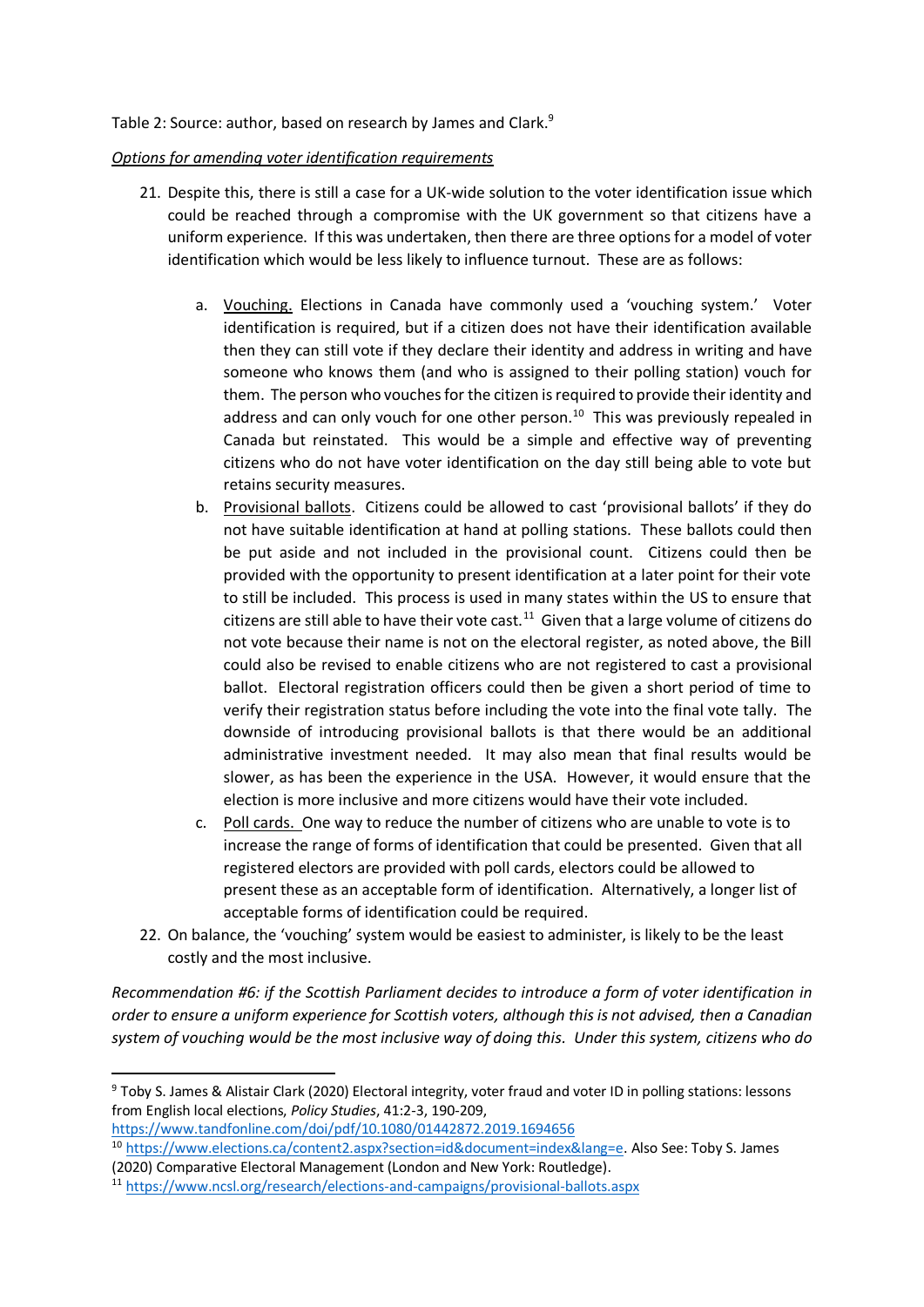*not have identification should be able to vote if another registered elector can verify their identity in a polling station.*

### **Removing the 15 year threshold for being allowed a vote in UK elections.**

- 23. The Bill proposes abolishing the 15-year limitation on eligible British citizens living overseas to be registered to vote in UK parliamentary elections.
- 24. It should be noted that the existing practice for overseas electors casting their vote is already problematic. This relies on overseas electors being sent their vote via the international post, and the elector being able to return it in time for the count. An evaluation of the EU Referendum showed that this was not possible within the narrow electoral timetable. Electoral officials reported many instances of voters receiving their ballot too late to be returned.<sup>12</sup> The Bill will substantially increase the number of electors living overseas who are eligible. The case for a mix of telephone/internet voting should therefore be considered in the long term.
- 25. These changes who would also expand the number of people who could contribute towards political parties in the UK, despite not being physically present. This may raise concerns about whether they would have a disproportionate political interference in a country in which they are not resident.
- 26. There are equally many people resident in Scotland without voting rights in some elections. A residency-based approach to voting rights is therefore the more democratic approach.

## **Changes to Postal and Proxy Voting**

- 27. The Bill proposes abolishing permanent postal and proxy votes, requiring them to be reapplied for every three years. Postal voting and proxy voting are important measures for ensuring inclusive elections. They particularly help citizens with disabilities which means that attending polling stations are difficult.<sup>13</sup> Many citizens who request them are likely to permanently need them and asking them to reapply frequently may cause them to not take part in the electoral process.
- 28. They have been vitally important during the covid pandemic and it has been recommended that all countries ensure that they have postal/proxy facilities place as a risk management solution should an election take place during an emergency situation.<sup>14</sup>
- 29. If citizens are required to reapply for the postal and proxy vote then this needs to be clearly communicated to the elector ahead of the expiry of their postal/proxy vote. There is a high risk that they would otherwise assume that they still had this in place and might miss a later postal vote deadline. A requirement to notify electors that their postal/proxy vote has expired should be set out in law.
- 30. Given that so many citizens will need them on a permanent basis it is recommend that postal and proxy votes are in place for a period of five years rather than three. Five years is the length of a full parliamentary cycle and would still mean that they would be reapplying

 $12$  Alistair Clark and Toby S. James (2016) 'An Evaluation of Electoral Administration at the EU Referendum,' Electoral Commission, September 2016.

<sup>13</sup> Toby S. James and Holly Ann Garnett (eds) (2020) *Building Inclusive Elections* (Routledge: London and New York).

<sup>&</sup>lt;sup>14</sup> Toby S. James and Sead Alihodzic (2020) 'When is it democratic to postpone an election? Elections during natural disasters, COVID-19 and emergency situations', *Election Law Journal*, 19(3), pp. 344-362. Also see: <https://www.electoralintegrityproject.com/elections-and-covid19>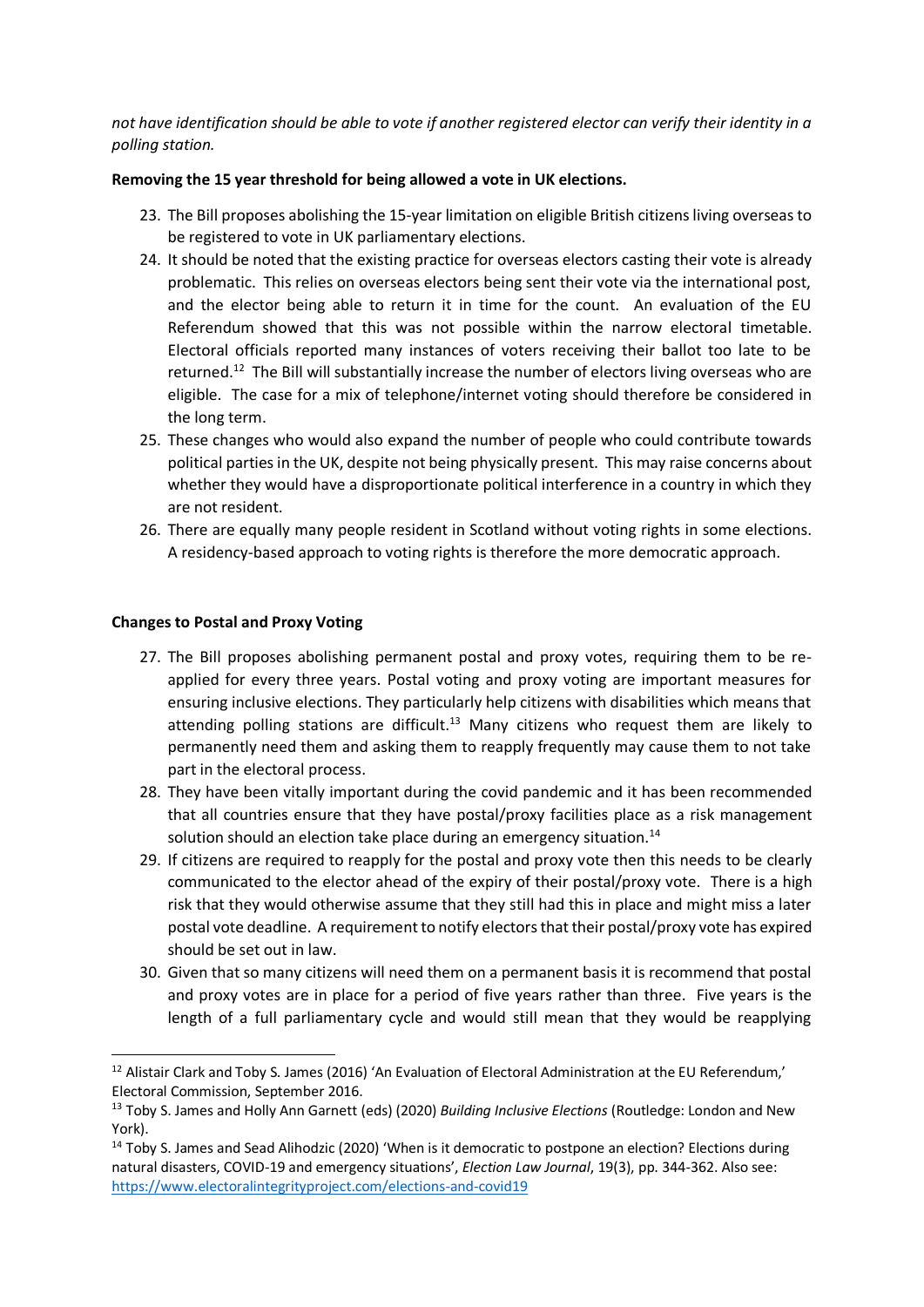sufficiently regularly, but would lessen the administrative burden on the voter and Electoral Registration Officers.

31. It should be noted that indefinite postal and proxy votes will be possible in Wales and Scotland for elections other than UK parliamentary elections. A citizen may therefore be registered for a postal vote for a Scottish Parliament election, but need to reapply for a UK election. This will lead to considerable confusion for the voter and a headache for the administrator. On balance, a UK wide solution should be found.

## *Recommendation #7: A UK-wide approach for postal/proxy votes should be encouraged.*

*Recommendation #8: Postal and proxy votes should remain valid for five years.*

## **Further amendments**

32. The Bill does not cover all areas where problems have been identified in the electoral process. Some of these have been identified by previous committees in the Scottish Parliament, but it has not been feasible for the Scottish government to resolve these without collaboration with the UK government. It may therefore be an opportunity for the Scottish Parliament to explore solutions in this Bill.

## Funding elections

- 33. There has been an increasing strain on the funding of the electoral process in recent years, with many Electoral Registration Officers ('EROs') and Returning Officers ('Ros') reporting a lack of funding to run elections or compile the electoral register effectively.<sup>15</sup> This has led to some compromises in service. For example, voter outreach work has been reduced because of limited funds.<sup>16</sup>
- 34. The transparent and timely reporting of the expenditure of elections could help to ensure cost efficiency and enable best practices to be identified. There is currently no obligation, however, for EROs and ROs to publish their accounts. There have also been (not necessarily justified) concerns raised that ROs have received excessively high fees for running elections.<sup>17</sup> In addition, there has been concern that EROs and ROs may not be covered by Freedom of Information requests like many public bodies are. Concerns were therefore raised and discussed by the Scottish Parliament's Local Government and Communities Committee.<sup>18</sup> To ensure greater transparency it is therefore recommended that:

*Recommendation #9: The Bill is amended to clarify that EROs and ROs should be subject to Freedom of Information Requests.*

*Recommendation #10: EROs and ROs should be required to publish annual accounts and expenditure in a standard reporting format specified by the Electoral Commission.*

<sup>&</sup>lt;sup>15</sup> See: Toby S. James and Tyrone Jervier (2017) The Cost of Elections: Funding Electoral Services in England and Wales, ClearView Research: London. Toby S. James and Alistair Clark (2020) 'Delivering Electoral Integrity Under Pressure: Local Government, Electoral Administration and the 2016 EU Referendum in the UK*', Local Government Studies*, 47(2), 186-207.

<sup>&</sup>lt;sup>16</sup> Toby S. James and Tyrone Jervier (2017) 'The cost of elections: The effects of public sector austerity on electoral integrity and voter engagement,' *Public Money and Management*, volume 37(7), pp. 461-468 <sup>17</sup> Scottish Parliament Local Government and Communities Committee (2017) *[Payments to Returning Officers](https://archive2021.parliament.scot/S5_Local_Gov/Reports/LGCS052017R01.pdf)* 

*[in Scotland](https://archive2021.parliament.scot/S5_Local_Gov/Reports/LGCS052017R01.pdf)*.

<sup>&</sup>lt;sup>18</sup> Scottish Parliament (2017) Payments to Returning Officers in Scotland, SP Paper 65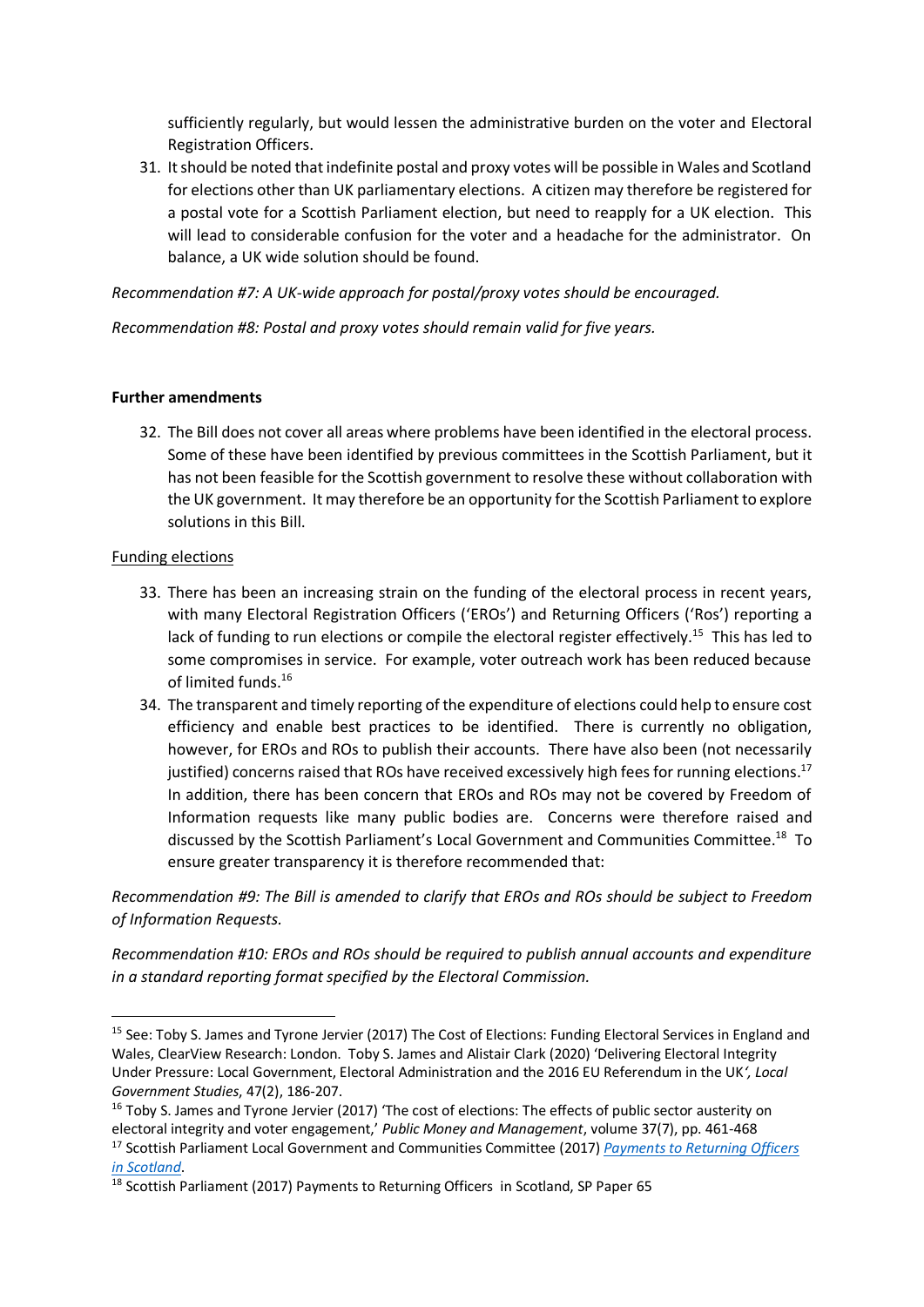## Consolidating electoral law

35. Complex electoral law makes elections difficult to administer and adds to the risk that errors might be made.<sup>19</sup> There has been a growing concern about the need for legal consolidation.<sup>20</sup> The Elections Bill would be another layer of legislation which would add to the complexity of electoral law. The long-overdue consolidation of electoral law should therefore be a priority for the UK government.

# *Recommendation #11: The government should therefore pursue the long-overdue consolidation of electoral law.*

# Voter registration

- 36. The electoral register has seen a long-term decline in levels of completeness in the UK. My research has shown that this was accelerated by the introduction of individual electoral registration. This had a particularly negative effect on the completeness of the register of young people and students who would have previously had their parents or university register them on their behalf.<sup>21</sup> The latest estimates from the Electoral Commission were that there was between 8.3 and 9.4 million people in Great Britain who were eligible to be on the local government registers were not correctly registered on the December 2018 registers.<sup>22</sup> In Scotland, 630,000 and 890,000 people who were eligible to be on the local government registers were estimated to not be registered.<sup>23</sup>
- 37. A recent report commissioned by the Joseph Rowntree Reform Trust set out measures that could introduce this long-term accuracy.<sup>24</sup> These include:
- The automatic registration of citizens when they receive their National Insurance Number ahead of their 16th birthday
- Providing citizens opportunities to register to vote when they access other government services – such as the DVLA, Universal Credit or the Student Loan Company.
- 38. More recent research shows that automatic voter registration increases the completeness of electoral registers and does not compromise completeness.<sup>25</sup>
- 39. The JRRT report also recommended that the open/edited electoral register (which can be bought by anyone) should be abolished. This register is not used for electoral purposes, but by commercial organisations.

<sup>&</sup>lt;sup>19</sup> Toby S. James (2014) 'Electoral Management in Britain' in Pippa Norris, Richard Frank and Ferran Matinez I Coma (eds) Advancing Electoral Integrity (New York: Oxford University Press).

<sup>20</sup> House of Commons Public Administration and Constitutional Affairs Committee. *Electoral law: The Urgent Need for Review.* 

<sup>&</sup>lt;sup>21</sup> Toby S. James (2020), Comparative Electoral Management: Performance, Networks and Instruments (Routledge: London and New York)

<sup>&</sup>lt;sup>22</sup> [https://www.electoralcommission.org.uk/who-we-are-and-what-we-do/our-views-and-research/our](https://www.electoralcommission.org.uk/who-we-are-and-what-we-do/our-views-and-research/our-research/accuracy-and-completeness-electoral-registers/2019-report-2018-electoral-registers-great-britain/completeness-great-britain)[research/accuracy-and-completeness-electoral-registers/2019-report-2018-electoral-registers-great](https://www.electoralcommission.org.uk/who-we-are-and-what-we-do/our-views-and-research/our-research/accuracy-and-completeness-electoral-registers/2019-report-2018-electoral-registers-great-britain/completeness-great-britain)[britain/completeness-great-britain](https://www.electoralcommission.org.uk/who-we-are-and-what-we-do/our-views-and-research/our-research/accuracy-and-completeness-electoral-registers/2019-report-2018-electoral-registers-great-britain/completeness-great-britain)

<sup>&</sup>lt;sup>23</sup> [https://www.electoralcommission.org.uk/who-we-are-and-what-we-do/our-views-and-research/our](https://www.electoralcommission.org.uk/who-we-are-and-what-we-do/our-views-and-research/our-research/accuracy-and-completeness-electoral-registers/2019-report-2018-electoral-registers-great-britain/national-estimates-accuracy-and-completeness)[research/accuracy-and-completeness-electoral-registers/2019-report-2018-electoral-registers-great](https://www.electoralcommission.org.uk/who-we-are-and-what-we-do/our-views-and-research/our-research/accuracy-and-completeness-electoral-registers/2019-report-2018-electoral-registers-great-britain/national-estimates-accuracy-and-completeness)[britain/national-estimates-accuracy-and-completeness](https://www.electoralcommission.org.uk/who-we-are-and-what-we-do/our-views-and-research/our-research/accuracy-and-completeness-electoral-registers/2019-report-2018-electoral-registers-great-britain/national-estimates-accuracy-and-completeness)

<sup>&</sup>lt;sup>24</sup> [https://www.jrrt.org.uk/wp-content/uploads/2020/04/Is\\_it\\_time\\_for\\_AVR\\_in\\_the\\_UK.pdf](https://www.jrrt.org.uk/wp-content/uploads/2020/04/Is_it_time_for_AVR_in_the_UK.pdf)

<sup>25</sup> Toby S. James and Holly Ann Garnett (2021) 'The Determinants of Electoral Register Quality', *Political Studies Association Annual Conference*, April 2021.